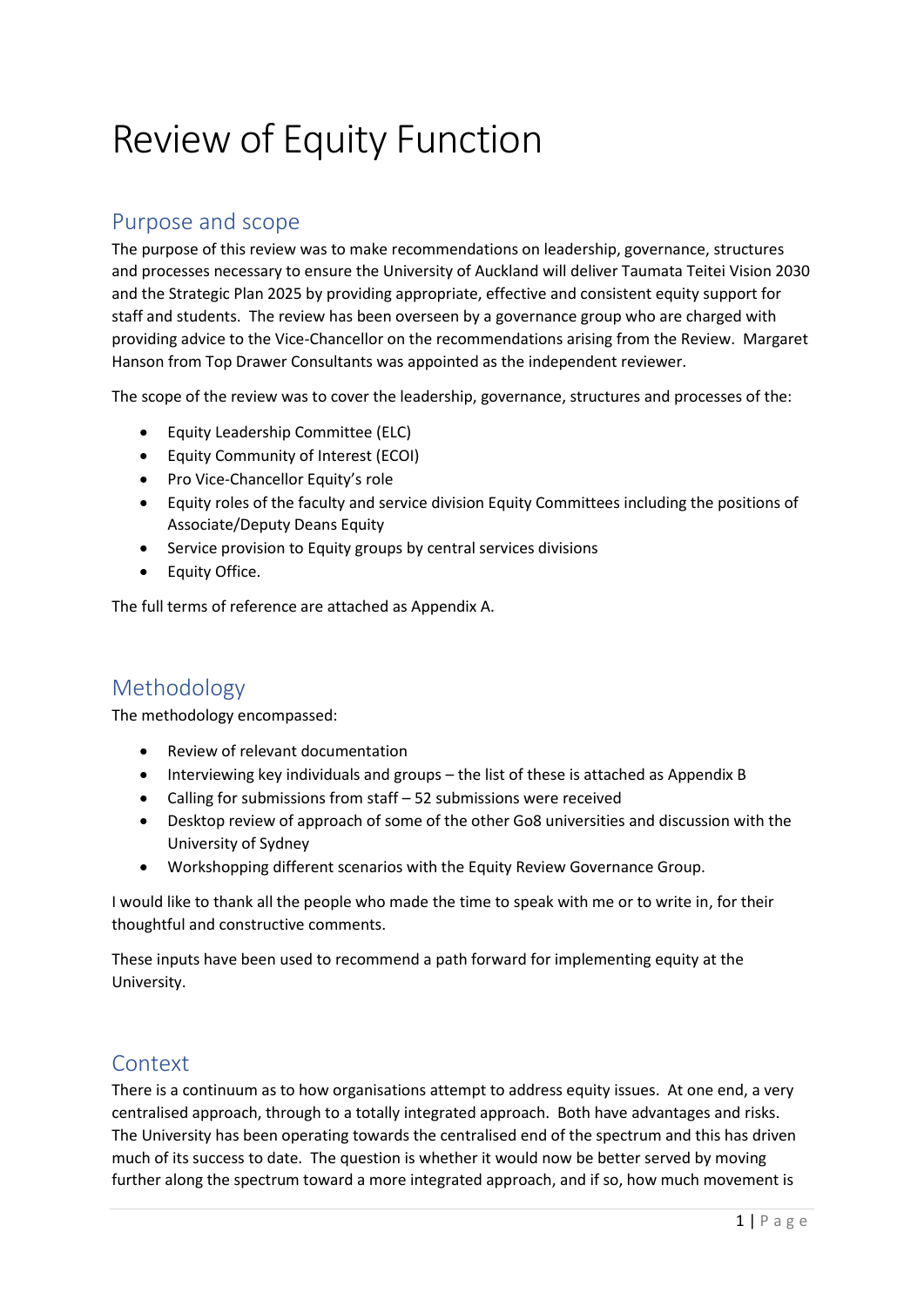appropriate at this time. Organisations that move too quickly, or are not prepared for the move, run the risk of undoing the work they have done and having the drive towards equity be diluted or even disappear. Organisations that stay at a centralised end of the continuum, particularly large and complex organisations, find it difficult to have the whole organisation take ownership and truly integrate equity. The risk is that equity remains an add-on or is constrained by the limits of the centralised resource to touch and influence the thinking, planning, design and implementation of the wider policy and operation of the organisation.

Key indicators as to whether organisations are ready to make a move include:

- Leadership commitment
- Organisational strategy that incorporates why and how equity will enable success
- Clearly articulated equity strategy that supports the organisation's overall strategy
- General awareness
- Level of good intent around equity issues
- Robust accountability systems
- Effective data collection and storage
- Robust and insightful monitoring and analysis
- Skill and confidence levels of key leaders and managers
- Sufficient resource (time, budget, training, access to information and advice) to support leaders and managers
- A "joined up" and collaborative organisation, not a "siloed" organisation.

In considering this for the University of Auckland, recognition needs to be given to:

- What has bolstered success to date?
- What drives change in the University?
- How well the University is doing on the above indicators?
- How to maintain staff faith and commitment? This is about perception as well as reality.

# Key issues to emerge from feedback from interviews, group discussions and submissions

# **Good intent, but variable application**

General awareness of the need for equity is high. It is supported by considerable good will and good intentions regarding equity though out the University. People are encouraged by the equity messages in Taumata Teitei.

Application of equity principles, however, is seen as very variable. Many<sup>1</sup> feel that there is much more talk than action.

 $1$  As guided by the terms of reference, this was a qualitative consultation. The term "many" is used when there is a recurring theme or view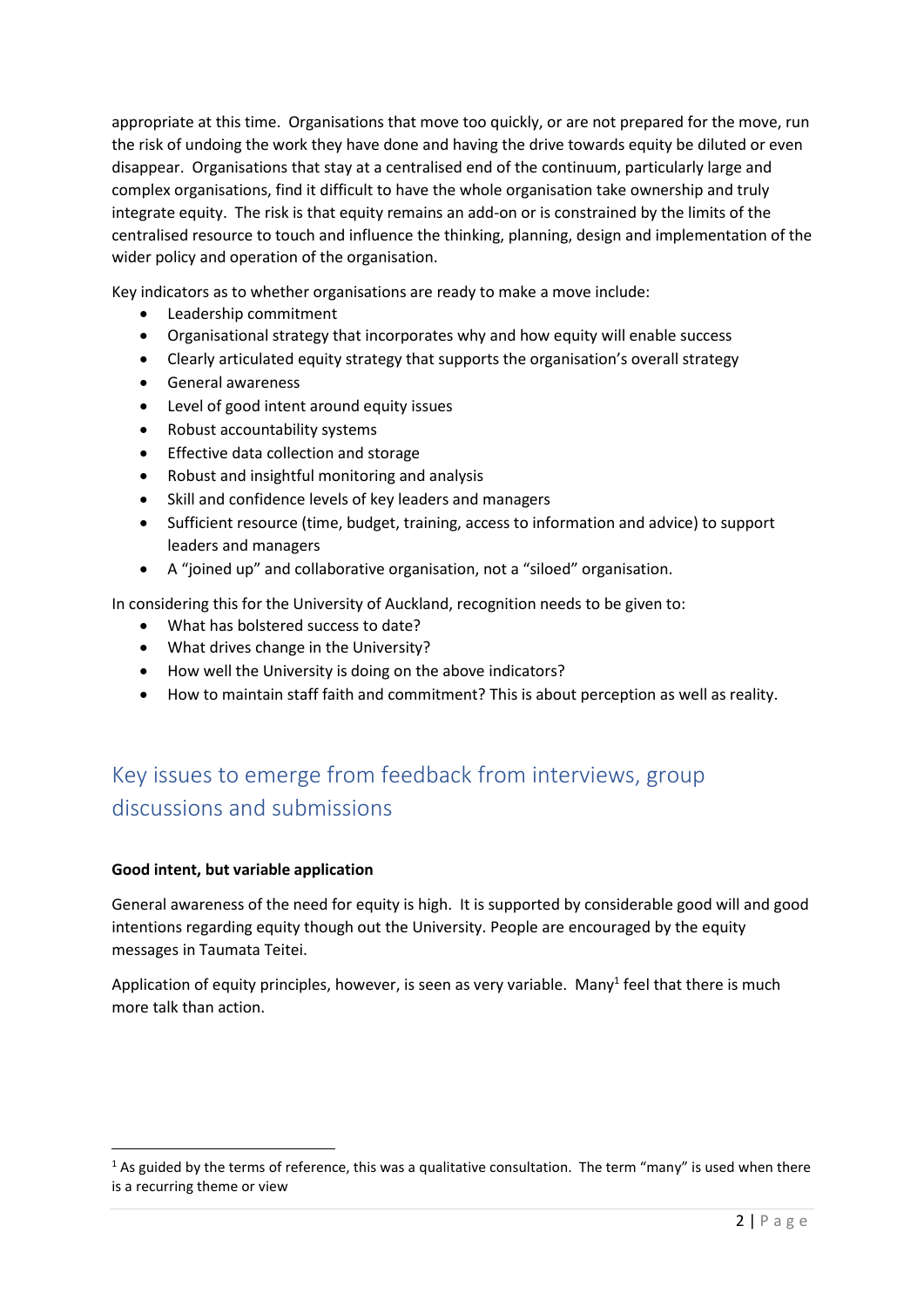# **Application limited by lack of confidence and skills**

Many feel that they, and others, are not sure how to effectively achieve equity in their areas of responsibility. In part this is because the issues can be complex, but they also report not having the skills and knowledge needed, and not feeling they can easily access expertise to work with them.

# **Reactive rather than proactive**

Although there are pockets of good initiatives in different part of the University including those driven by the Equity Office, people feel that equity issues are considered reactively when problems arise. Active consideration of equity implications is not consistently undertaken when planning, developing and implementing policies, programmes and initiatives.

# **Equity is seen as someone else's job**

Many reported that equity is too often seen as an add-on or afterthought. That it is someone else's job. People perceive there to be boundary issues between the Equity Office and other parts of the organisation which has discouraged or limited equity responses.

## **Equity needs to be everyone's responsibility**

The work of the PVC Equity and the Equity Office are recognised as having contributed to the profile of equity at the University, which is acknowledged as being good for the brand of the University. Many feel, however, that the Equity Office is limited as to what it can achieve as it does not have a direct influence on the practices of most of the University. They believe there needs to be much greater ownership and accountability across the University.

## **The current equity governance and leadership structures are not being sufficiently effective**

The Equity Leadership Committee is not currently taking an active leadership role. They themselves feel that they are too often just receiving information without using it to identify priorities, determine appropriate responses and drive change.

The Equity Community of Interest's role has largely been confined to exchanging information and providing support, but could potentially add much greater value.

Faculties and Service Divisions are varied in their approach to equity. Their success or otherwise is largely due to the commitment of individuals. Where there are equity committees or Associate Deans Equity, their ability to support change in their faculty or service division can be hampered by competing work demands, lack of skills or knowledge, lack of influence, limited resources and lack of an overall framework to guide their work.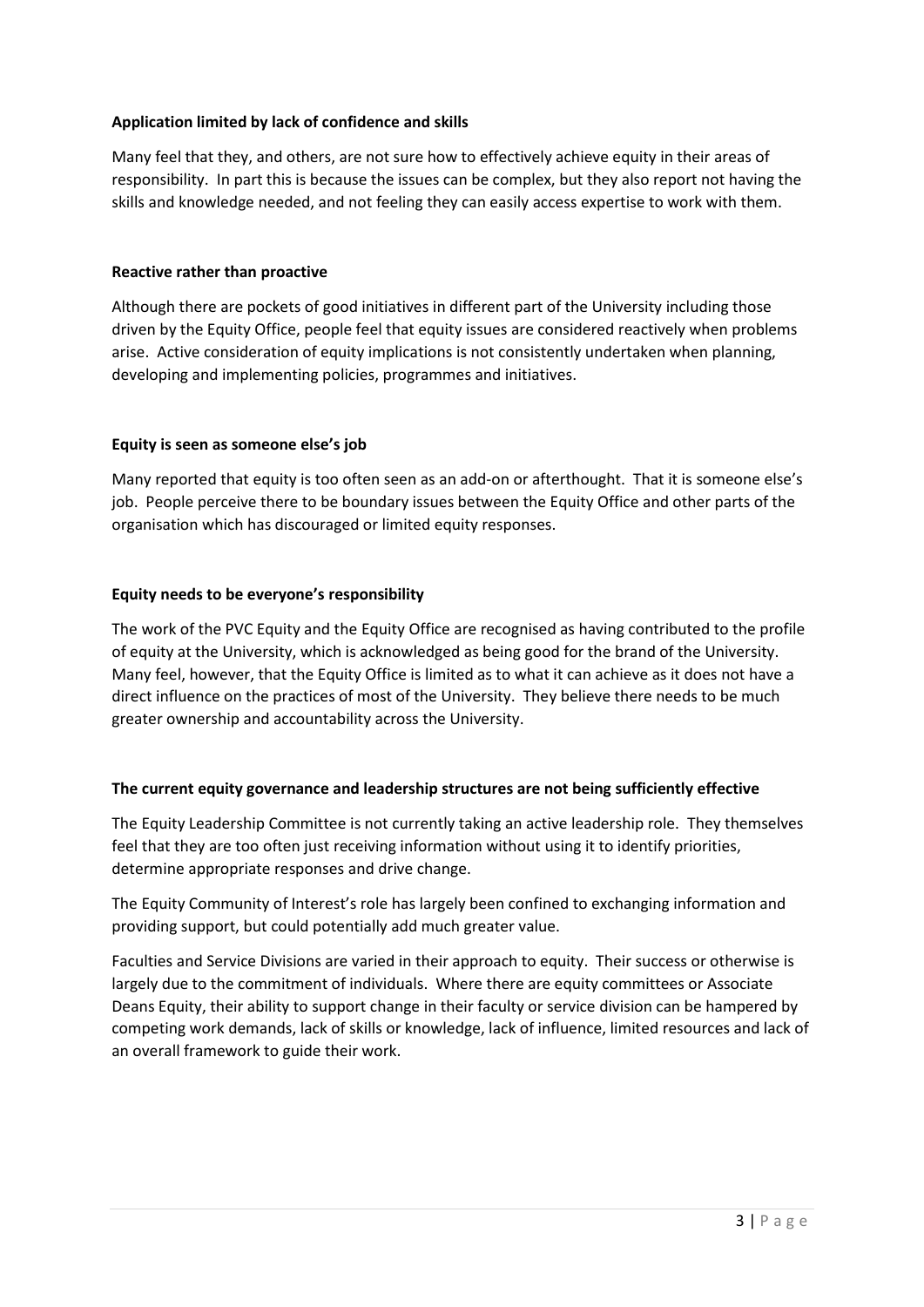# **Lack of a clear equity direction**

Many feel that the University needs a clear strategy for equity to guide what needs to be done, and how different faculties and services divisions can contribute. They believe that without this, people are largely driven by individuals' areas of interest that may or may not reflect the critical equity issues in their work area.

# **Lots of data, not enough analysis**

Groups receiving equity data feel that they are presented with lots of data, but that not enough analysis is done to synthesise it and identify the key issues. The data is an important raw material, but analysis is needed to identify priorities, guide action and monitor progress. More thought is needed about what questions need to be answered.

# **The current advisory groups are an untapped resource**

The Disability, Rainbow and Students from Refugee backgrounds advisory groups have provided some support and guidance to the members but are an untapped resource for the organisation. They could potentially provide much needed experience and expertise around these issues.

# **Current vulnerability around equity**

Many feel that the departure of experienced staff leaves equity at the University as being vulnerable at this time.

Based on this feedback, the reviewer does believe that the University of Auckland needs to move further along the continuum towards a more integrated approach to equity in a way that allows coordination. The following recommends an appropriate way for doing this.

# An approach for the future

The following is recommended as the most useful approach for the University of Auckland to build on its success to date, address the difficulties it has faced in fully implementing equity, and to move to better embed equity into all of its thinking, planning and practices. It is based on the following principles:

- The University needs to build on its successes to date
- Those who have responsibility for implementation of the University's programmes and services need to be equipped and enabled to integrate equity into their work, and be held accountable for doing so
- The University needs to continue to seek the synergy of addressing student equity and staff equity in tandem
- A comprehensive and coordinated approach will be needed making a few minor changes will not be enough.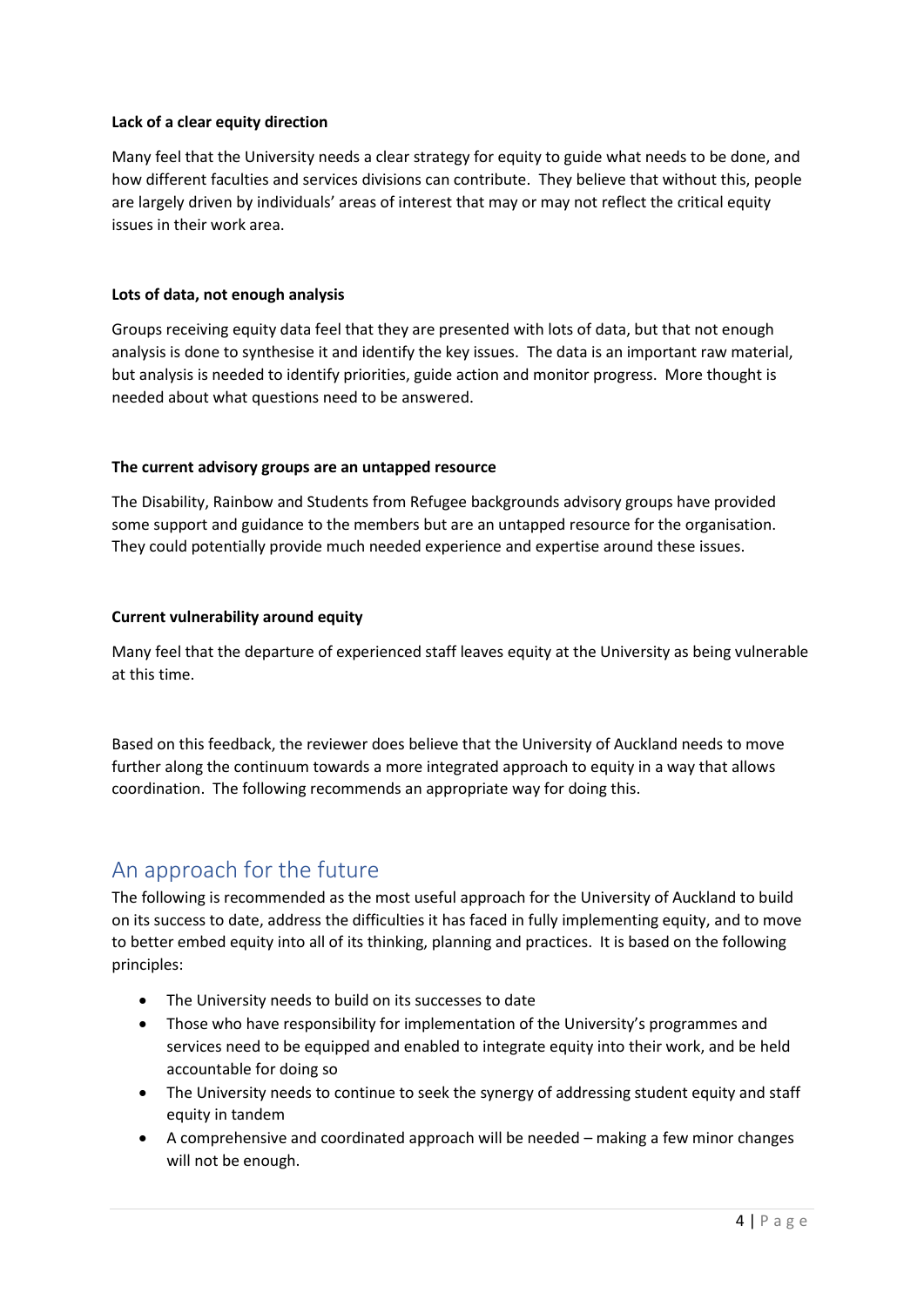# Overview

This approach recommends the University Integrating staff and student equity into the areas of the University that have responsibility for delivery whilst retaining a centralised overview which facilitates and coordinates an Equity Operational Plan and mechanisms for equity implementation. This will help drive action, whilst harnessing the synergies between student and staff equity.

# Leadership

# **Vice Chancellor and University Staff and Student Equity Committee**

The Vice Chancellor has made an explicit commitment to being an active champion of equity. This is welcomed by people throughout the University. To help her do this, she needs an active University Staff and Student Equity Committee that can drive the implementation of equity throughout the University. The role of this committee would be to:

- Develop the University's Equity Operational Plan
- Monitor and reflect on progress in the implementation of the Equity Operational Plan
- Ensure that appropriate accountability and monitoring processes for equity are in place and operating
- Foster and encourage good practice and innovation in implementing equity throughout the University
- Identify where synergies can be harnessed or gaps need to be addressed in implementing equity across the University for students and staff
- Advise Senate and Council on the University's equity progress
- Ensure the University's statutory and other compliance obligations are met.

A draft terms of reference for this committee is attached as Appendix C.

As changing or broadening the terminology fell outside the terms of reference for this review, the recommendations continue to use the term "equity". This committee may want to consider whether it broadens the terminology to "equity and inclusion".

# **PVC Equity**

The Vice Chancellor needs to be supported by a PVC Equity that would report directly to her. The focus of this role should be to:

- Lead the thinking about equity at the University
- Facilitate and enable the implementation of equity throughout the University and its integration into decision making
- Coach and support Deans and Directors to implement equity in their areas of responsibility
- Support the University Staff and Student Equity Committee's work with relevant analysis, research and access to contemporary best practice
- Mentor the staff working in other key equity roles in different parts of the University.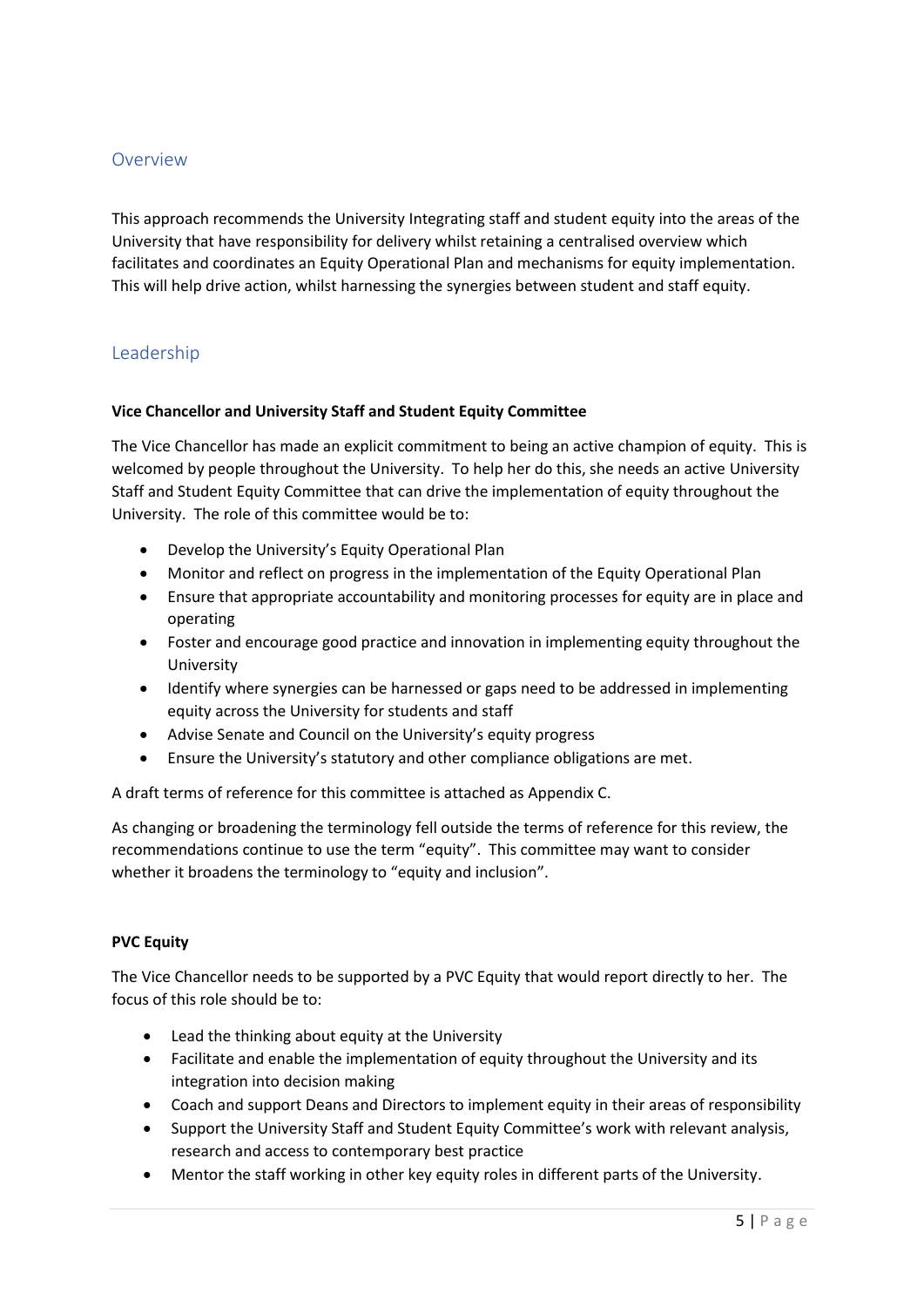The critical competencies for this role will include analytical ability, relationship management and communication skills. Ideally they will come from an academic background. This could potentially be done in combination with other academic responsibilities, but it would need to be at least a .6 FTE position.

For this person to be effective, they will need to be engaged in planning and decision making. Many people felt strongly that the PVC Equity should attend the University Executive meetings. At the very least they should have access to agendas and papers ahead of meetings so they can provide meaningful comment at the relevant time.

# **Senior Managers, Deans and Directors**

As stated earlier, those who have responsibility for implementation of the University's programmes and services need to be equipped and enabled to integrate equity into their work and be held accountable for doing so. This will require:

- Setting clear expectations
- Ensuring the implementation of equity is included in their accountability mechanisms
- Providing them with appropriate training and support to enable them to carry out this responsibility.

# **Leadership Recommendations**

- 1. That the current ELC be replaced by a University Staff and Student Equity Committee chaired by the Vice Chancellor to actively lead the implementation of equity across the University.
- 2. That urgency is given to recruiting the PVC Equity to assist in facilitating the work that comes out of this review.
- 3. That Senior Managers, Deans and Directors are held accountable for implementing equity in their areas of responsibility.

# Equity Operational Plan

The University has now set a clear direction in Taumata Teitei. It is in the process now of developing operational plans related to:

- Education and student experience
- Research and innovation
- Partnerships and engagement
- Enabling environment
- People and culture.

Each of these areas has significant equity implications and opportunities which should be considered and made explicit with the relevant plan. These should then be collated into an overall Equity Operational Plan so people understand the linkages.

This will need to be aligned with the Maori and Pacific operational plans as there is highly likely to be some cross over. Although Maori and Pacific peoples are deliberately positioned as more than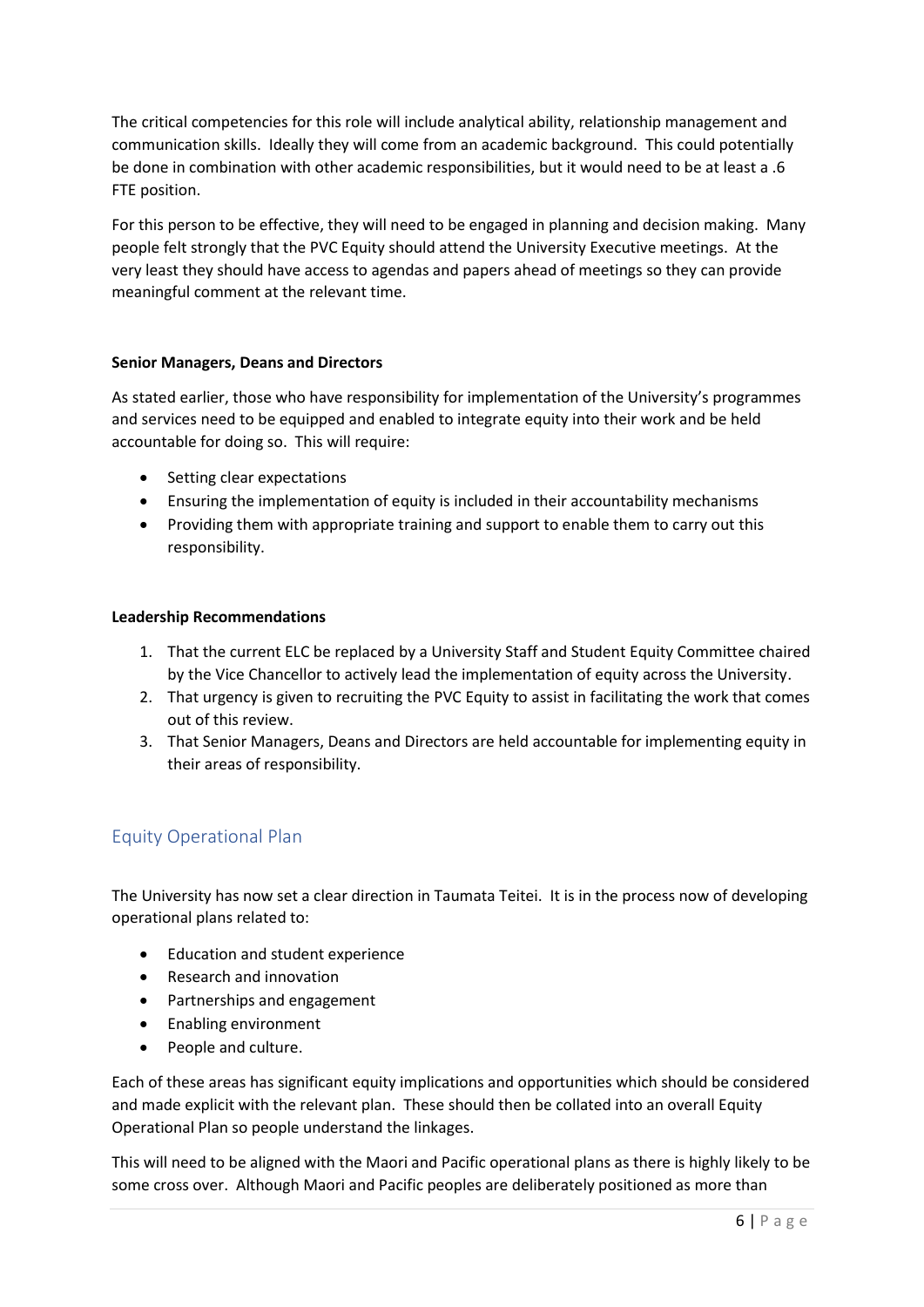equity groups at the University, both will have equity issues that need addressing and there will be equity initiatives and policies that impact on them as well. Aligning the work between the Maori, Pacific and Equity operational plans will be important to harness the synergy between them and prevent duplication.

The Equity Operational Plan can then be used to guide the work that is done in separate faculties, LRSIs and service divisions to achieve equity so the University is working to the same priorities.

An overall plan would also assist the issue of better use of data and inform decisions about what data is required for effective monitoring.

This will not preclude faculties, LRSIs and service divisions addressing equity issues that are specific to them, but will provide a framework for assessing where they should prioritise their effort and resources.

# **Equity operational plan recommendations**

- 4. That the five operational plans are explicit in considering equity implications and opportunities.
- 5. That an Equity Operational Plan be developed that reflects the five operational plans and is aligned with the Maori and Pacific operational plans.
- 6. That the Equity Operational Plan be used to guide the equity work in the faculties, LRSIs and Service Divisions.

# Responsibility

As discussed above, the senior managers, Deans and Directors have a responsibility for leading the implementation of equity at the University. All managers and leaders have a responsibility for implementation in the areas they work in and how they manage staff.

The training and development tools currently used by the University need to be expanded to equip these people to upskill them to carry out this responsibility and explore what it means in practice. This may include:

- Training courses and workshops
- Discussion guides
- On-line training
- Guides and fact sheets
- Case studies
- Information exchange sessions.

The Professional and Organisational Development (POD) team are best positioned to do this work by further integrating equity into their current programme of work and developing equity specific programmes as appropriate. They will require some additional resource to carry out this work.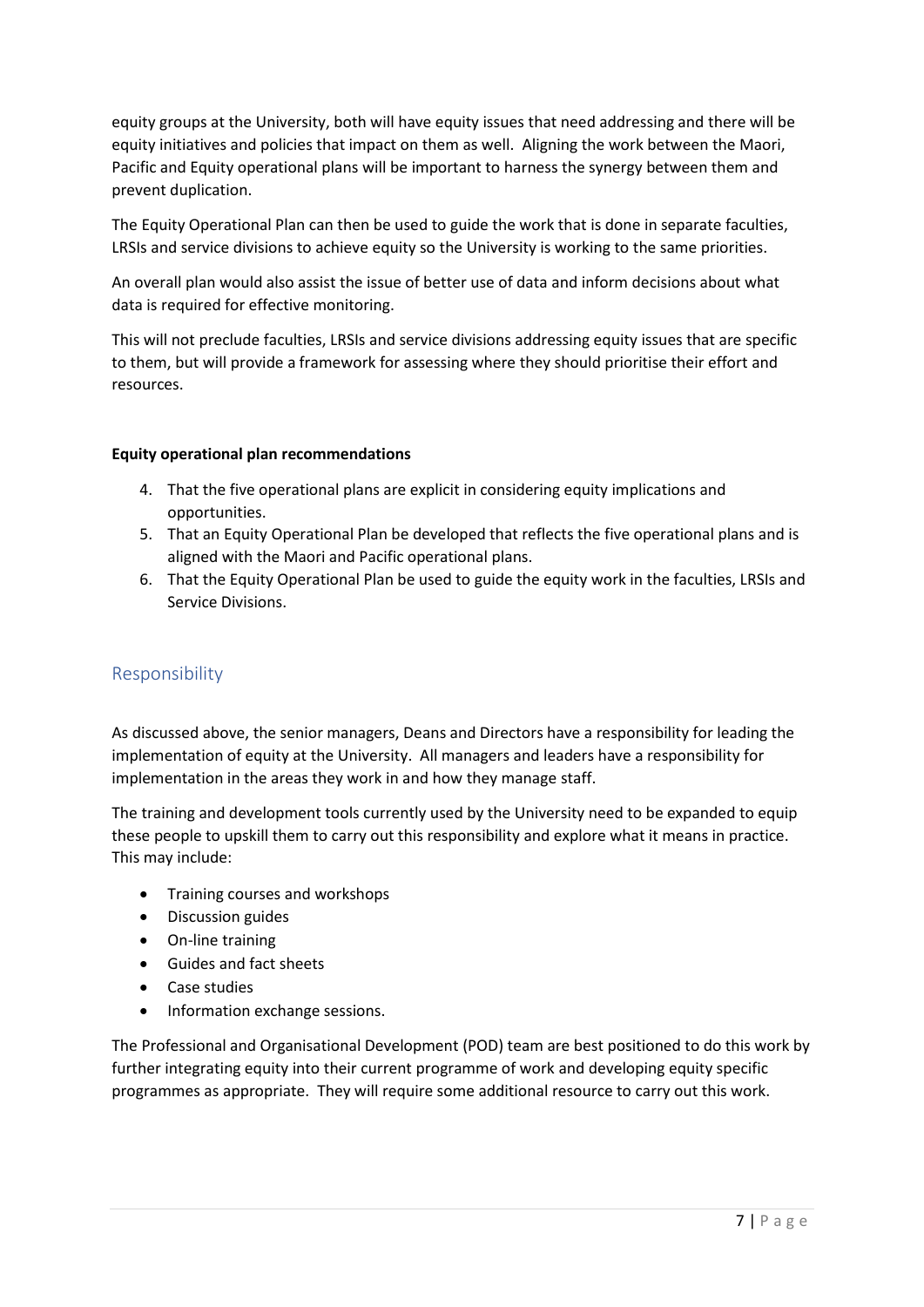# **Responsibility recommendations**

- 7. That responsibility for equity be incorporated into all managers' and leaders' performance expectations.
- 8. An active programme be developed and implemented to upskill managers and leaders to equip them meet these performance expectations.

# Distribution of equity resources

To reinforce the message that equity is a University wide responsibility and to assist people to integrate equity into their work, it is recommended that equity resources be embedded with the areas of the University responsible for delivery. At the same time, care will be needed to maintain a coordinated approach to ensure that the potential synergies between student equity and staff equity are capitalised on.

# **Embedding equity resources**

There are four key areas that equity resources need to be embedded.

- 1. Human Resources focussing on staff equity
- 2. Campus Life focussing on the student experience
- 3. Under the Provost focussing on the equity implications of pedagogy, curriculum and research
- 4. Communications and Marketing.

These resources may be new positions, a transfer of a role from the existing Equity Office or existing staff in these areas being given an explicit responsibility for driving equity in their area.

In Human Resources, a position of Associate Director Equity, as part of the Human Resources leadership team, will enable a proactive consideration of equity issues at the planning and development phases of HR policies, practices and initiatives. Additional equity resource in POD will enable wider upskilling in the implementation of equity.

Equity resources in Campus Life and under the Provost would usefully tap into the research and expertise of academic staff who work on related issues, help translate that into best practice for Auckland University and facilitate its implementation. Further work will need to be done to determine the best way to position these resources within Campus Life and under the Provost.

Embedding equity communications in Communications and Marketing will enable the ongoing communications about equity and assist in threading the messaging through out all of the University's marketing and communications. They would then work alongside the Campus Life communications staff who undertake the communications with students through the Communications and Marketing Community of Interest.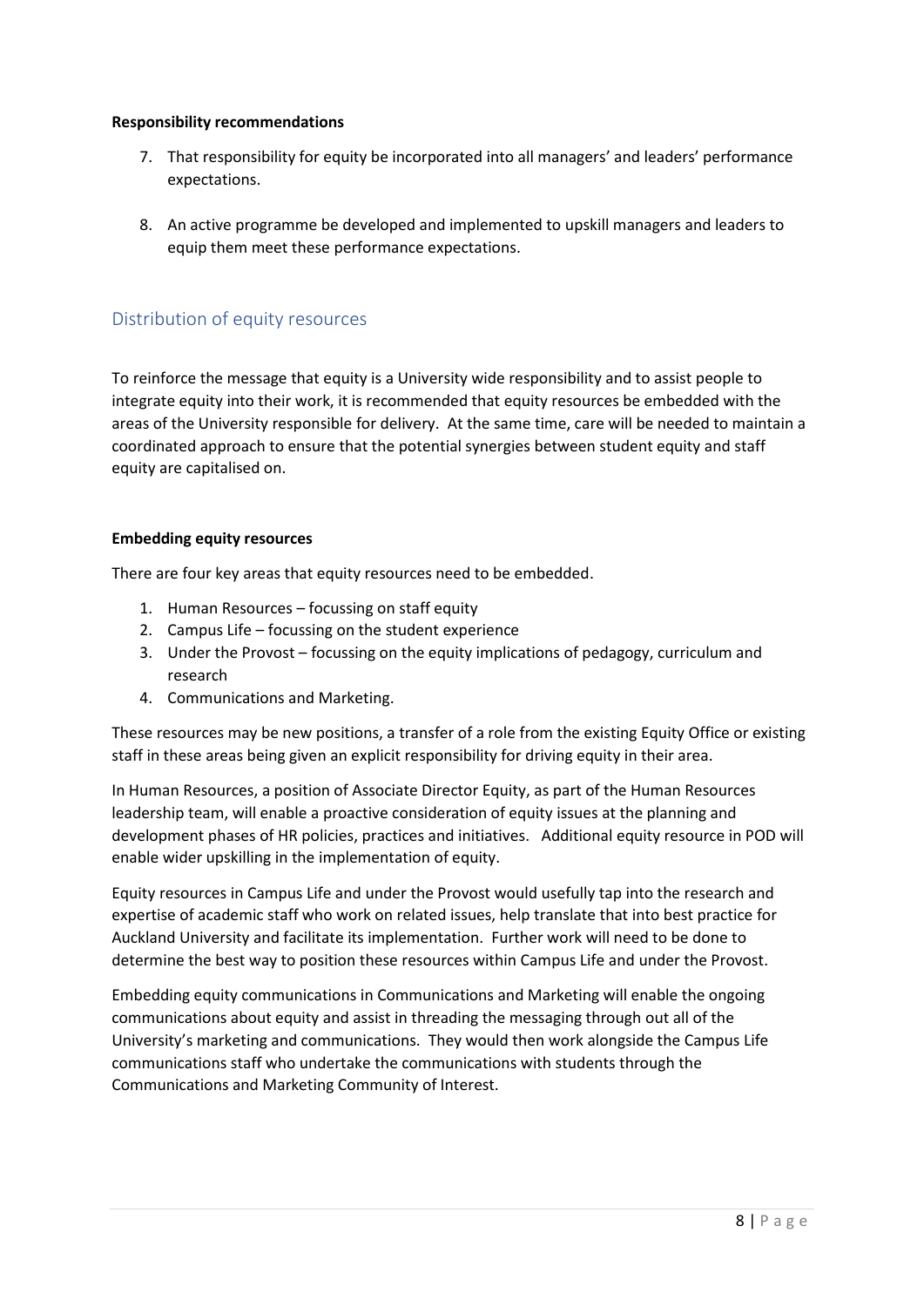# **Ensuring a coordinated approach**

The PVC Equity will be critical in ensuring that the work done in these areas is coordinated. Although formal reporting lines of the embedded equity resources will be elsewhere, there should be a "dotted reporting line" to the PVC Equity. This will enable:

- Exchange of knowledge and ideas
- Capability development
- Coordination and the prevention of duplication
- Joint initiatives where relevant.

The work of the PVC Equity will need to be supported by a manager and staff who will assist the PVC Equity with:

- Undertaking the analysis, research, information gathering and policy development that is required for a coordinated approach
- Supporting the work of the University Equity Committee
- Facilitating the development of the equity operational plan
- Working with faculties, LRSIs and service divisions to help them translate the University's Equity Operational Plan into their work
- Mentoring advisory groups and equity committees so they can contribute in a more meaningful way and facilitating the communication between these groups and the University Equity Committee
- Reporting to Council and Senate
- Ensuring other statutory obligations are met.

## **Distribution of equity resources recommendations**

- 9. That an Associate Director, Equity be appointed reporting to the Director HR.
- 10. That an equity resource be placed within Campus Life.
- 11. That an equity resource be considered within the Provost's reporting line.
- 12. That an equity resource be placed within Communications and Marketing.
- 13. That a small team comprising an Equity Manager and researcher/analysts be set up to support the work of the PVC Equity.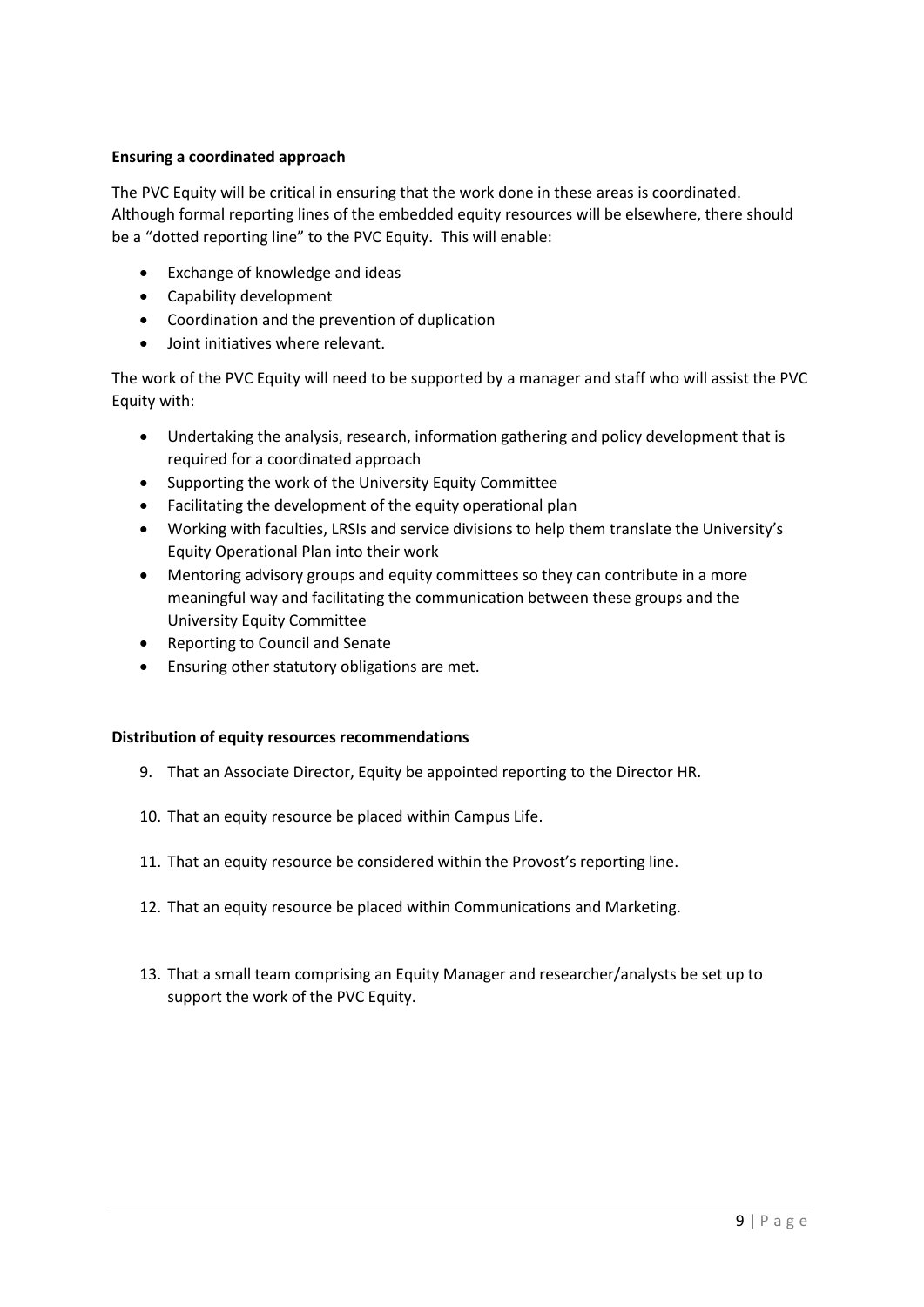# Processes/functions to support equity

# **ECOI**

The Equity Community of Interest (ECOI) currently has representation from some but not all parts of the University. It has had a useful role in sharing information and providing some support for people working on equity issues in faculties and Libraries and Learning. It provides reports to the current ELT, but both parties feel that this exchange of information has been of limited value.

ECOI has significant potential value as the ears and voice for equity across the organisation. To utilise that potential it needs to have:

- Representation from all Faculties, LRSIs and Service Divisions along with the current representation from AUSA and the Advisory Groups
- A focus on understanding the equity operational plan and how this can be translated into practice within a faculty, service division or LRSI context
- A focus on gathering information from across the University, analysing it to identify the common issues and exploring potential solutions, including making recommendations for the University Equity Committee to consider
- Members who have an understanding of how the University operates and how change occurs.

To keep this more strategic focus and to keep it directly linked to the Equity Operational Plan, the PVC Equity, should chair the group. It would be useful for the University Equity Committee to meet with ECOI on an annual basis to explore how ECOI can best support the Committee's work. To enable meaningful participation, ECOI members will need to be provided with induction training.

It will be important for the sharing of information between members to continue, but much of this could be done on line so people link with others with similar issues, so that time at meetings could be focused on common critical issues.

## **Advisory Groups**

The University currently has a Rainbow staff and students group, a disability advisory group and students from refugee backgrounds advisory group. Each plays a useful role in providing an exchange of information amongst participants and in some cases personal support. They are, however, an untapped resource for the wider organisation as they principally only connect with staff from the Equity Office. No one else spoken to in the course of this review had considered approaching them for advice or information on related issues.

To increase the likelihood that these group's concerns are considered and addressed, and to strengthen the areas of the University whose work impacts on them, a wider engagement and influence would be useful. To be effective this would require:

- A clear mandate to comment and provide advice on issues related to their sphere of interest
- Training and skill development to understand how the University works and how to effect change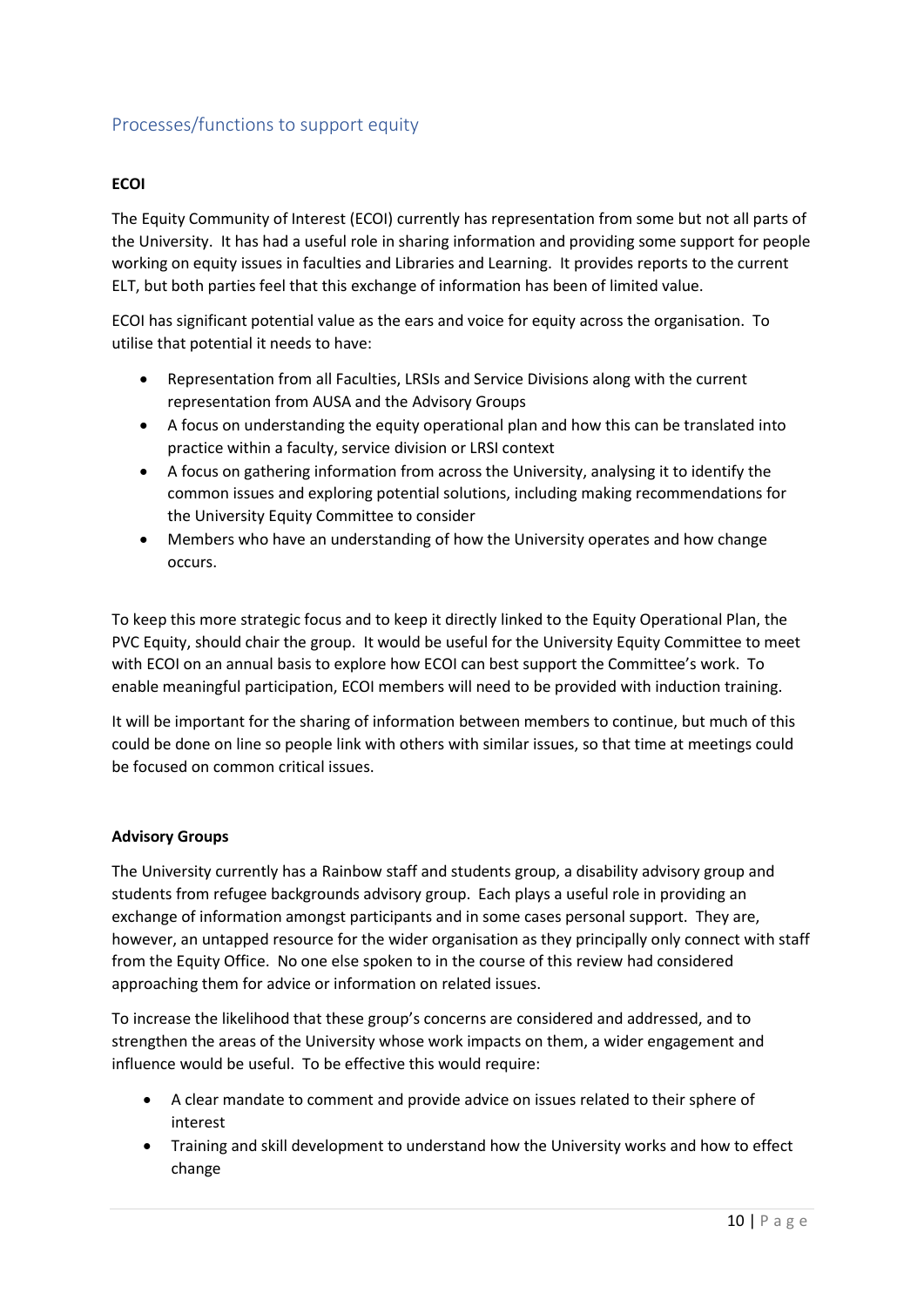- Promotion of their role to other parts of the University that could benefit from their experience and expertise
- An avenue to be able to feed into the ECOI and where appropriate to the University Equity Committee.

Responsibility for supporting, mentoring and liaising with these groups would need to be shared between the people working in the equity roles in Campus Life, the Provost's Office, and HR or the Equity Manager supporting the PVC Equity.

Care will be needed as to how these groups are utilised to ensure they are used for consultation and as a sounding board. They will not have the capacity to undertake related work.

# **Faculty equity committees**

Currently, only faculties have equity committees, not the Service Divisions. There are wide ranging views on how effective these committees are. Where they seem to work best is when:

- There is a clear commitment to equity from the Dean and other senior faculty managers
- Committee members have a broad understanding and perspective of their faculty and the university and its workings as well as an interest and knowledge of equity issues
- Have a clear purpose and mandate to influence systemic change
- Committees are chaired by an Associate Dean Equity, who is also part of the Faculty Management team or who has an effective working relationship with the Dean so they have real influence and an avenue for raising issues.

People report them being less successful when:

- Committee members are focused principally on individual equity issues rather than systemic change
- They are focussing on their own agenda rather than what the faculty needs
- There is a turnover of committee members without appropriate training, induction and handover
- When they have no mandate or access to resources.

Equity committees potentially have an important role to play in assisting Faculties, LRSIs and Service Divisions translate and implement the Equity Operational Plan, using it to guide their work. To help them be effective it is recommended that:

- That Service Divisions and LRSI's also be expected to institute equity committees. This could either be one joint committee across Service Divisions and one joint committee across LRSIs or separate committees within Service Divisions and LRSIs depending on what the specific areas deem to be of most value
- A templated terms of reference be developed for these committees that reflects the Equity Operational Plan but that can be adapted to suit their specific circumstances and issues
- That a programme of capability building for committee members be developed and implemented by POD
- That there is a clear communication channel established between the equity committee and their faculty senior management team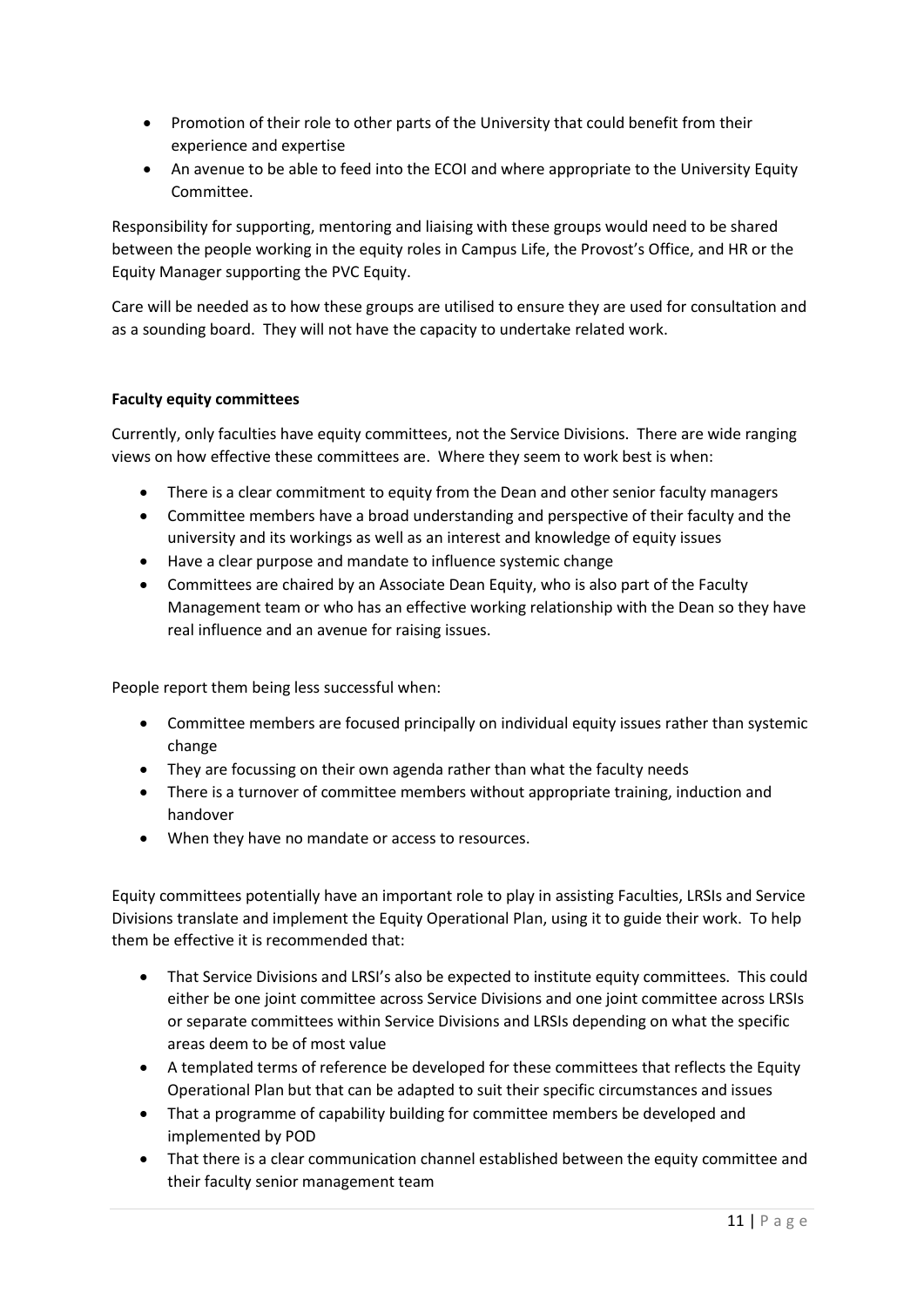• That these committees should be chaired by a Associate Dean Equity or another senior manager within the faculty.

# **Associate Dean Equity**

Currently four of the faculties have appointed Associate Deans, Equity. Again there is a range of views as to how useful these positions have been. The impact of these roles has largely been down to the commitment, interest and ability of the individuals appointed. People report that rather than actively recruiting for an appropriate person to undertake this role, volunteers have been called for or individuals shoulder tapped. Although that can result in the right people being appointed, it can also have the opposite effect.

Where they have been effective they have been involved in:

- The Faculty senior management team
- Faculty planning
- Promotion committees
- Acting as a sounding board or advisor to other managers in the faculty
- Being an information source or sounding board for staff members with personal equity issues
- Leading key equity initiatives in their faculty.

To increase the overall effectiveness of these roles it will be necessary to:

- Develop a standard position description for these positions alongside what a faculty needs to commit to, to get full value from this role
- Have POD develop and implement a professional development programme for people taking on these roles
- Have the PVC Equity actively mentor people in these roles.

At this time, it is not clear whether these should be mandated roles or not. It is recommended that the approach above be implemented and that the question of whether these roles should be mandated be reconsidered in a year's time.

# **Recommendations on processes/functions to support equity**

- 14. That the role and composition of ECOI be refocused to enable it to effectively operate as the ears and voice for equity throughout the university to assist in implementing the Equity Operational Plan.
- 15. That the role of the Rainbow staff and students' group, the Disability Advisory Group and the students from refugee backgrounds advisory group be developed as a resource for the University to tap into for expertise and experience around their areas of interest.
- 16. That Service Divisions and LRSIs should also establish equity committees, either individually or collectively.
- 17. That the functioning of equity committees be strengthened by a clearer terms of reference, a programme of capability building and that their work is guided by the Equity Operational Plan.
- 18. That active steps be taken to support the current Associate Deans Equity and that whether this role be mandated more widely be considered in a year's time.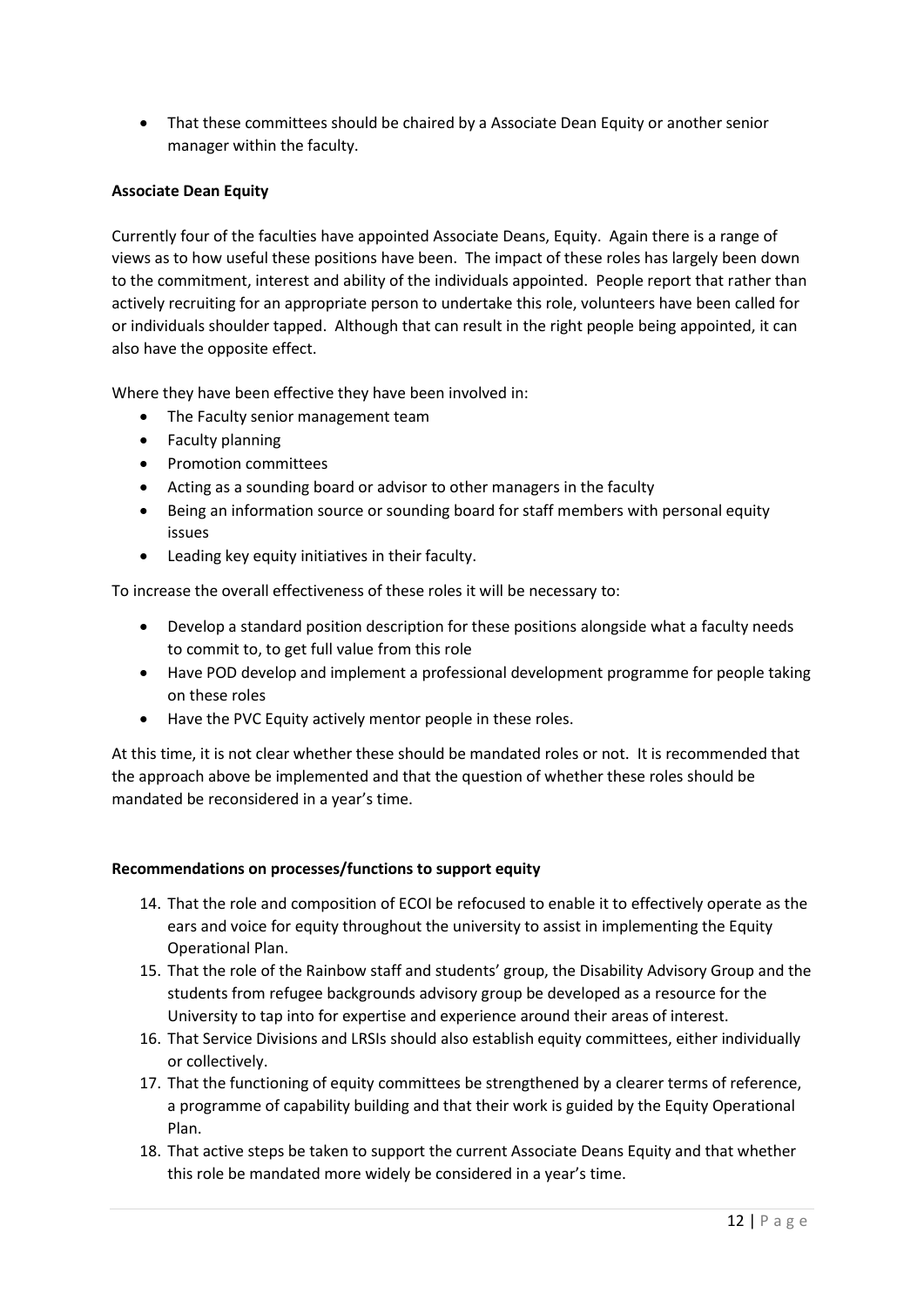# Separation of strategic and policy roles from operational roles

Separating from operational roles will enable the PVC Equity and their team to keep a strategic and policy focus.

## **Disability Services**

Although there have been benefits in being linked to the Equity Office, the feedback gathered in this review firmly suggests that there are greater benefits to be gained from positioning Disability Services within Campus Life. There is potential for improving student access to these services, smoothing cross referrals, utilising some of the systems that have already been developed for secure case management, and professional development for staff.

Care will be needed that the specific disability focus does not get lost, and that the requirements of the TEC funding are met.

#### **Provision of advice and advocacy**

To date, staff have regularly turned to the Equity Office for advice and advocacy, both in person and through the equity web pages. Although staff submissions indicate that people turn to a range of different sources for this, the Equity Office has been seen as an important independent avenue, even though the Equity Office has largely been pointing people towards relevant policies or referring issues to the appropriate people in HR. The repositioned role of PVC Equity is not going to be able to undertake this service.

It will be important for HR to strengthen its ability and profile to be the first point of call for information and guidance about individuals' equity issues such as parental leave, bullying and harassment, discrimination or promotion. The Associate Director Equity positioned within HR will be able to assist with this, but it may also be useful for specific staff within HR to further develop their expertise in these areas so that they are known as an appropriate person to go to with queries on these issues.

It will also be important that the electronic equity resources are maintained and kept accessible. This will be a joint responsibility for the people in equity roles in Campus Life, HR and Communications and Marketing.

#### **Scholarships**

Currently the Equity Office administers a range of different scholarships with specific equity purposes. These would need to be taken over by the section that is managing the University's other scholarships and awards.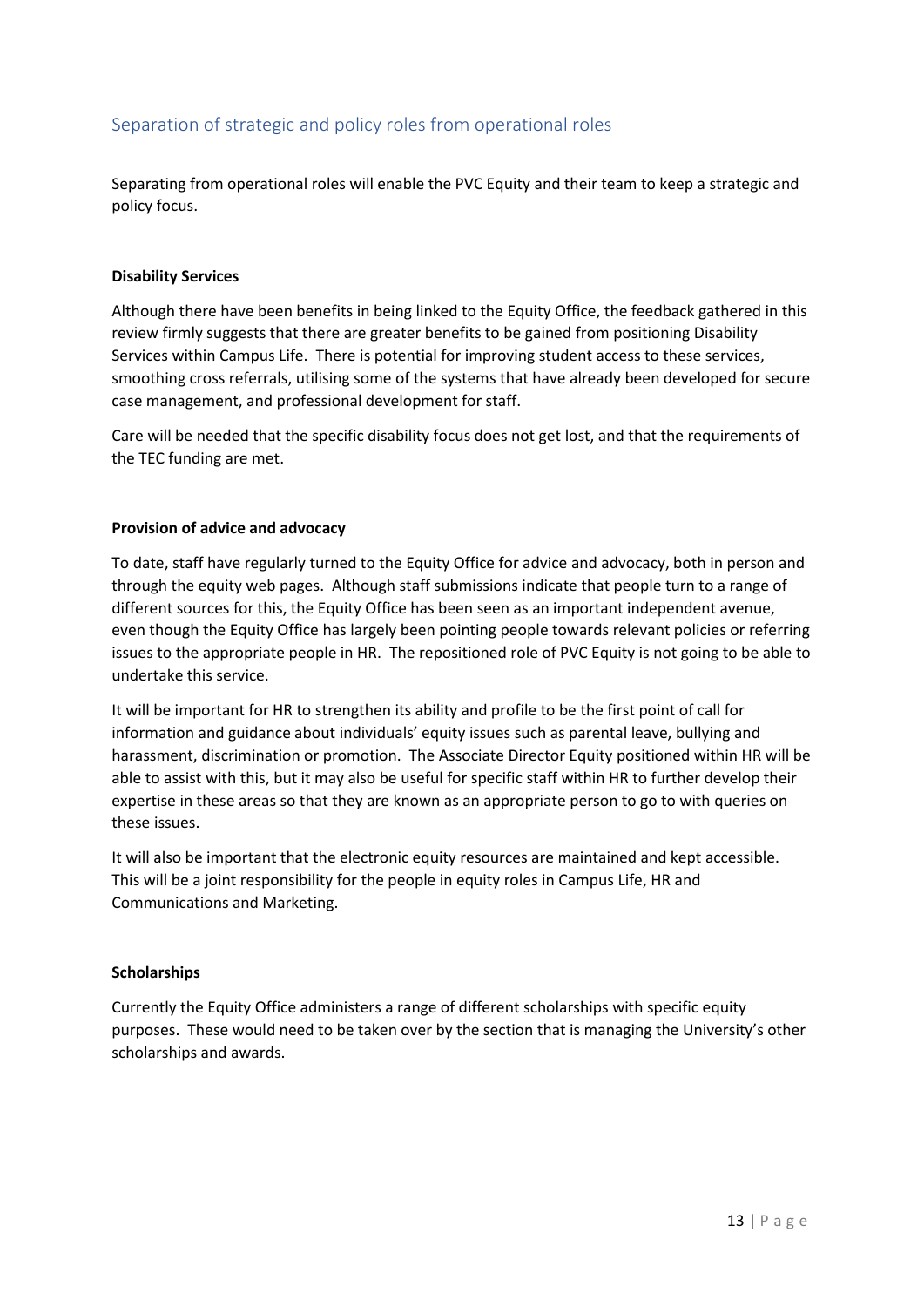# **Separation of strategic and policy roles from operational roles recommendations**

- 19. That Disability Services are positioned within Campus Life.
- 20. That HR strengthen its ability and profile to be the first point of call on individual equity issues.
- 21. That the equity scholarships be administered alongside the University's other scholarships and awards.

# Summary of recommendations

# **Leadership**

- 1. That the current ELC be replaced by a University Equity Committee chaired by the Vice Chancellor to actively lead the implementation of equity across the University.
- 2. That urgency is given to recruiting the PVC Equity to assist in facilitating the work that comes out of this review.
- 3. That Senior Managers, Deans and Directors are held accountable for implementing equity in their areas of responsibility.

## **Equity operational plan**

- 4. That the five operational plans are explicit in considering equity implications and opportunities.
- 5. That an equity operational plan be developed that reflects the five operational plans and is aligned with the Maori and Pacific operational plans.
- 6. That the equity operational plan be used to guide the equity work in the faculties, LRSIs and Service Divisions.

## **Responsibility**

- 7. That responsibility for equity be incorporated into all managers' and leaders' performance expectations.
- 8. An active programme be developed and implemented to upskill managers and leaders to equip them meet these performance expectations.

## **Distribution of equity resources**

- 9. That an Associate Director, Equity be appointed reporting to the Director HR.
- 10. That an equity resource be placed within Campus Life.
- 11. That an equity resource be considered within the Provost's reporting line.
- 12. That an equity resource be placed within Communications and Marketing.
- 13. That a small team comprising an Equity Manager and researcher/analysts be set up to support the work of the PVC Equity.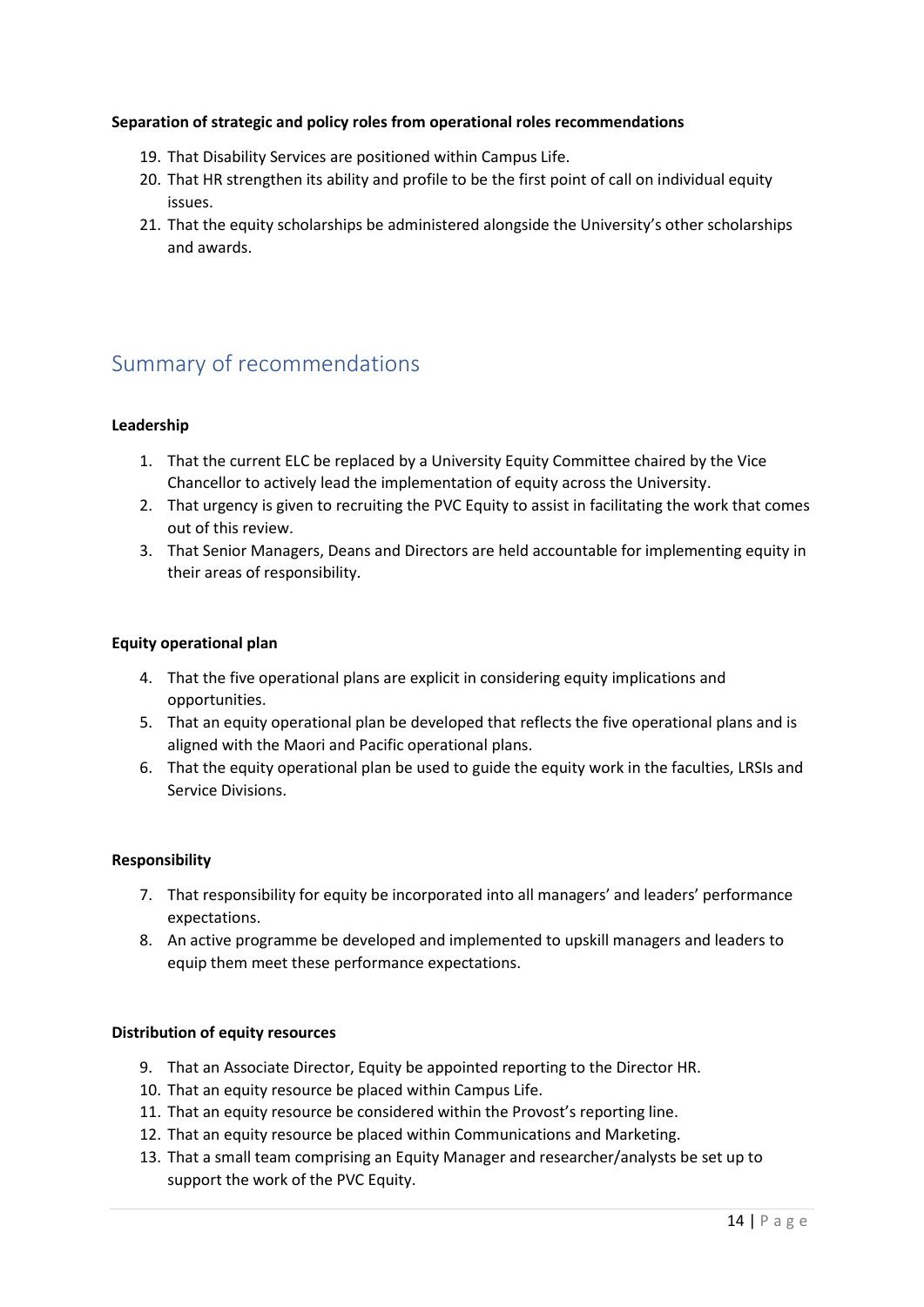# **Processes/functions to support equity**

- 14. That the role and composition of ECOI be refocused to enable it to effectively operate as the ears and voice for equity throughout the university to assist in implementing the Equity Operational Plan.
- 15. That the role of the Rainbow staff and students' group, the Disability Advisory Group and the Students from Refugee Backgrounds Advisory Group be developed as a resource for the University to tap into for expertise and experience around their areas of interest.
- 16. That Service Divisions and LRSIs should also establish equity committees either collectively or individually.
- 17. That the functioning of equity committees be strengthened by a clearer terms of reference, a programme of capability building and that their work is guided by the Equity operational plan.
- 18. That active steps be taken to support the current Associate Deans Equity and that whether this role be mandated more widely be considered in a year's time.

## **Separation of strategic and policy roles from operational roles**

- 19. That Disability Services are positioned within Campus Life.
- 20. That HR strengthen its ability and profile to be the first point of call on individual equity issues.
- 21. That the equity scholarships be administered alongside the University's other scholarships and awards.

Margaret Hanson

Top Drawer Consultants

2 June 2021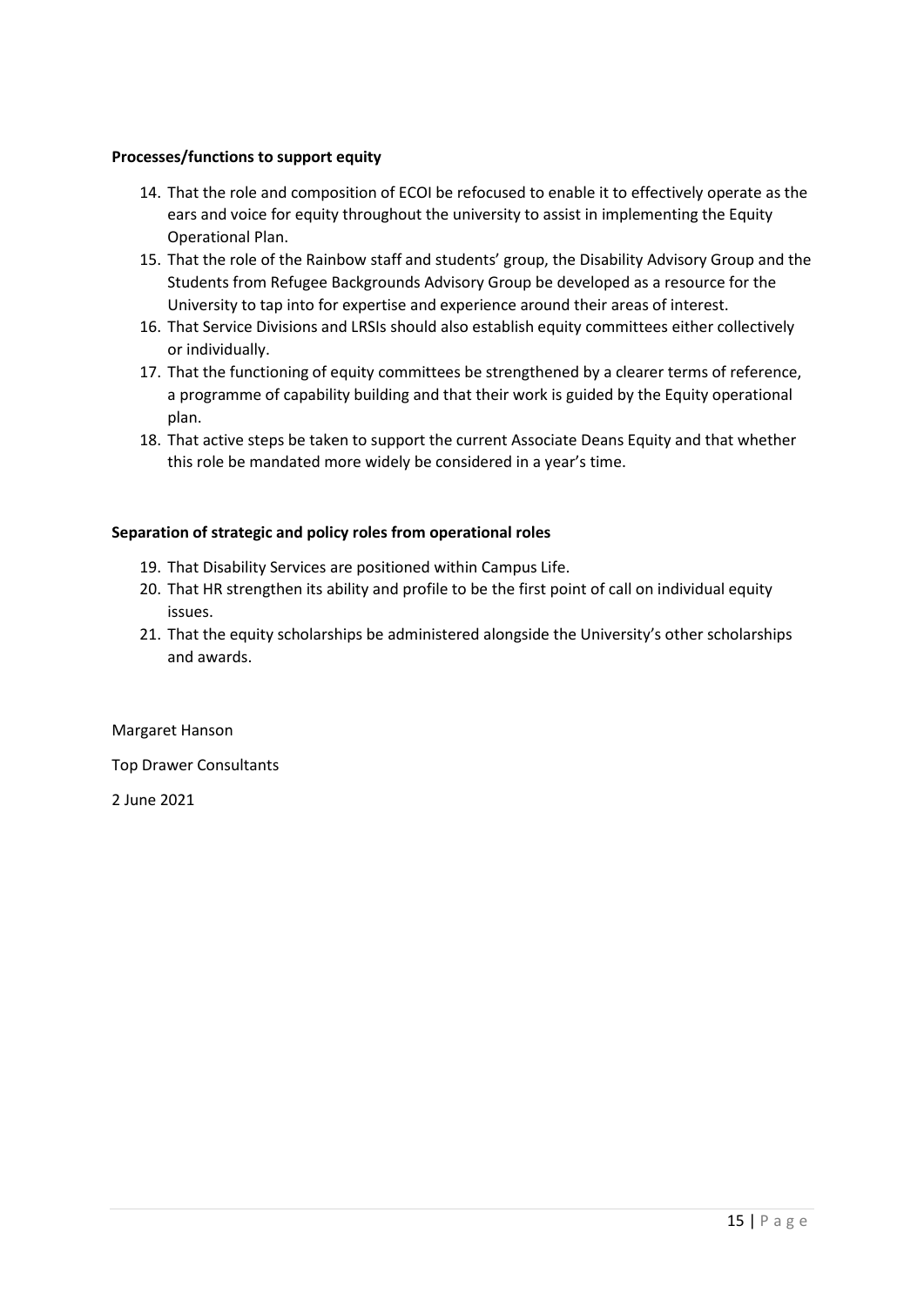# Appendix A: Terms of Reference: Review of Equity function at the University of Auckland

#### Purpose:

To make recommendations on leadership, governance, structures and processes necessary to ensure the University of Auckland (UoA) will deliver Taumata Teitei Vision 2030 and Strategic Plan 2025 by providing appropriate, effective and consistent equity support for staff and students (see Appendix).

#### Equity Review Governance Group (ERGG):

To provide advice to the Vice-Chancellor on the recommendations arising from the Review of the Equity Function at the University of Auckland.

| Director HR (Chair)            | <b>Andrew Phipps</b>       |
|--------------------------------|----------------------------|
| Acting Provost/DVC (Academic)  | Professor John Morrow      |
| DVC (Operations and Registrar) | Adrienne Cleland           |
| PVC (Equity) Acting            | Prue Toft                  |
| PVC (Pacific)                  | Dr Damon Salesa            |
| PVC (Māori)                    | Dr Te Kawehau Hoskins      |
| Dean of Arts                   | Professor Robert Greenberg |
| <b>HR Representative</b>       | Georgina Whittenham        |

ERGG Membership:

External reviewer: Margaret Hanson (appointed to conduct review).

#### Scope:

The Equity Review will cover the leadership, governance, structures and processes of the:

- Equity Leadership Committee (ELC)
- Equity Community of Interest (ECOI)
- Pro Vice-Chancellor Equity's role
- Equity roles of the faculty and service division Equity Committees including the positions of Associate/Deputy Deans Equity
- Service provision to Equity groups by central service divisions.
- Equity Office

Not in Scope: The Tuākana programme and the activities of the offices of the Pro Vice-Chancellors Māori and Pacific are outside the scope of this review. However, is it acknowledged that intersectionality will result in, for example, recognition of Māori students using disability services.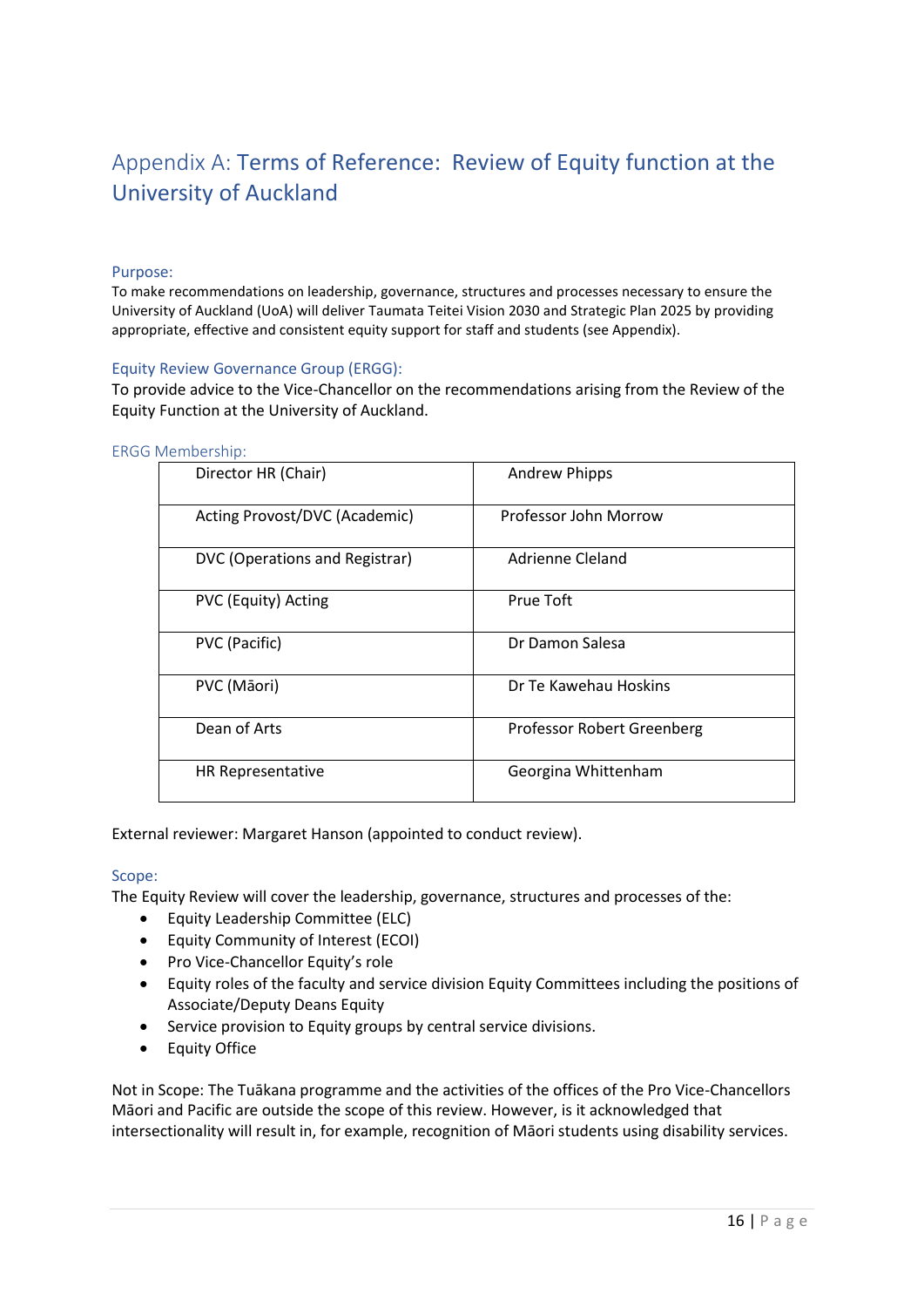# Outcomes:

To provide recommendations on the strategic alignment of the equity function, taking into account:

- 1. The Terms of Reference and membership of a university-wide equity committee.
	- This committee will ensure co-ordination, support, implementation and delivery of equity in strategy and governance across the University
	- It will ensure the University's statutory and other compliance obligations relating to equity are met
- 2. The responsibilities of a Pro Vice-Chancellor Equity's role
- 3. What governance, structures, roles and processes are appropriate within Faculty, LSRIs and Service Divisions to achieve the Equity goals of UoA
- 4. The most appropriate placement for the functions, roles and services currently undertaken by the Equity Office.
- 5. The appropriate linkages and interface within the broader Equity framework of UoA (including Service Level Agreements with the Equity Office).

## Process:

Information gathering

- An independent reviewer will engage with relevant stakeholders in confidence to understand views and opinions about the current state and preferred future state of the Equity Framework within UoA.
- Information gathering will be conducted through interviews, focus groups, benchmarking and a call for submissions.

Scenario development

• Information gathered will be analysed to identify themes, trends and suggestions (people contributing to that exercise will not be identified individually).

Framing of recommendations by reviewer

• Alternative scenarios will be workshopped with the ERGG.

Consideration by ERGG

• Final recommendations will be presented to ERGG.

Advice to the Vice-Chancellor

• ERGG will consider these recommendations and will provide their response to the Vice-Chancellor.

Timeline: Review: April –June 2021.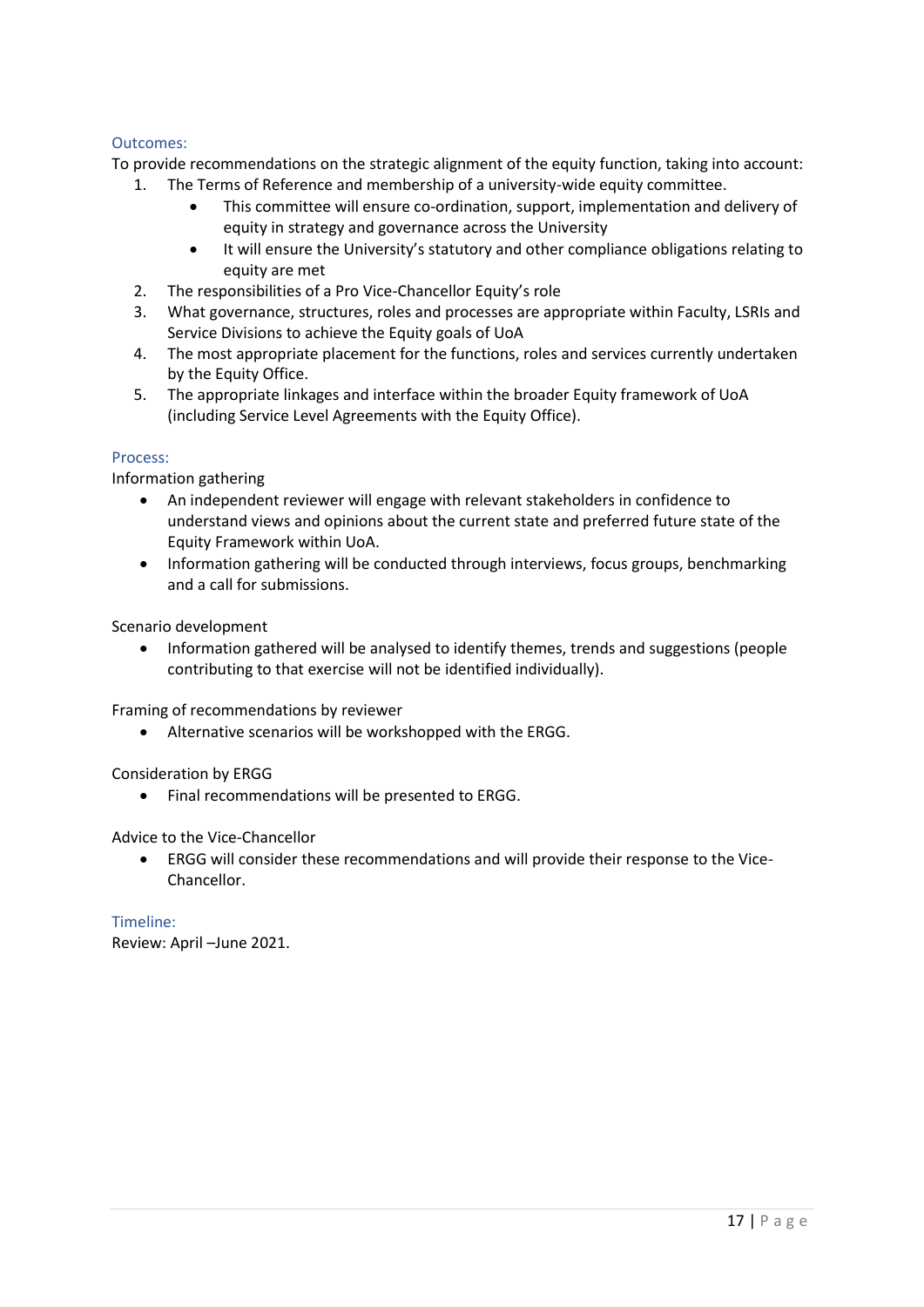# Appendix B: People and groups interviewed

# **Individuals**

Acting Provost/DVC (Academic) DVC (Operations and Registrar) PVC (Maori) PVC (Pacific) PVC (Equity) Acting Associate Director HR HR Manager assigned to Equity Office Director Student Equity Director Resources (Equity Office) Director International Associate Director Organisational Development Manager Student Disability Services Director Libraries and Learning Director Academic Services Director Communications and Marketing Director Campus Life Associate Director Student Wellbeing and Engagement Director Planning and Information Director Human Resources Student Recruitment Manager Vice Chancellor

## **Groups**

Disability Advisory Group Rainbow Staff and Students Group Students from Refugee Backgrounds Advisory Group' AUSA Exec Deans and Directors Equity Community of Interest Equity Leadership Team Student Equity Stakeholders Group Academic Heads Group Equity Office staff Student Disability Services Team Human Resources Leadership Team

## **Submissions**

Submissions were received from 52 staff.